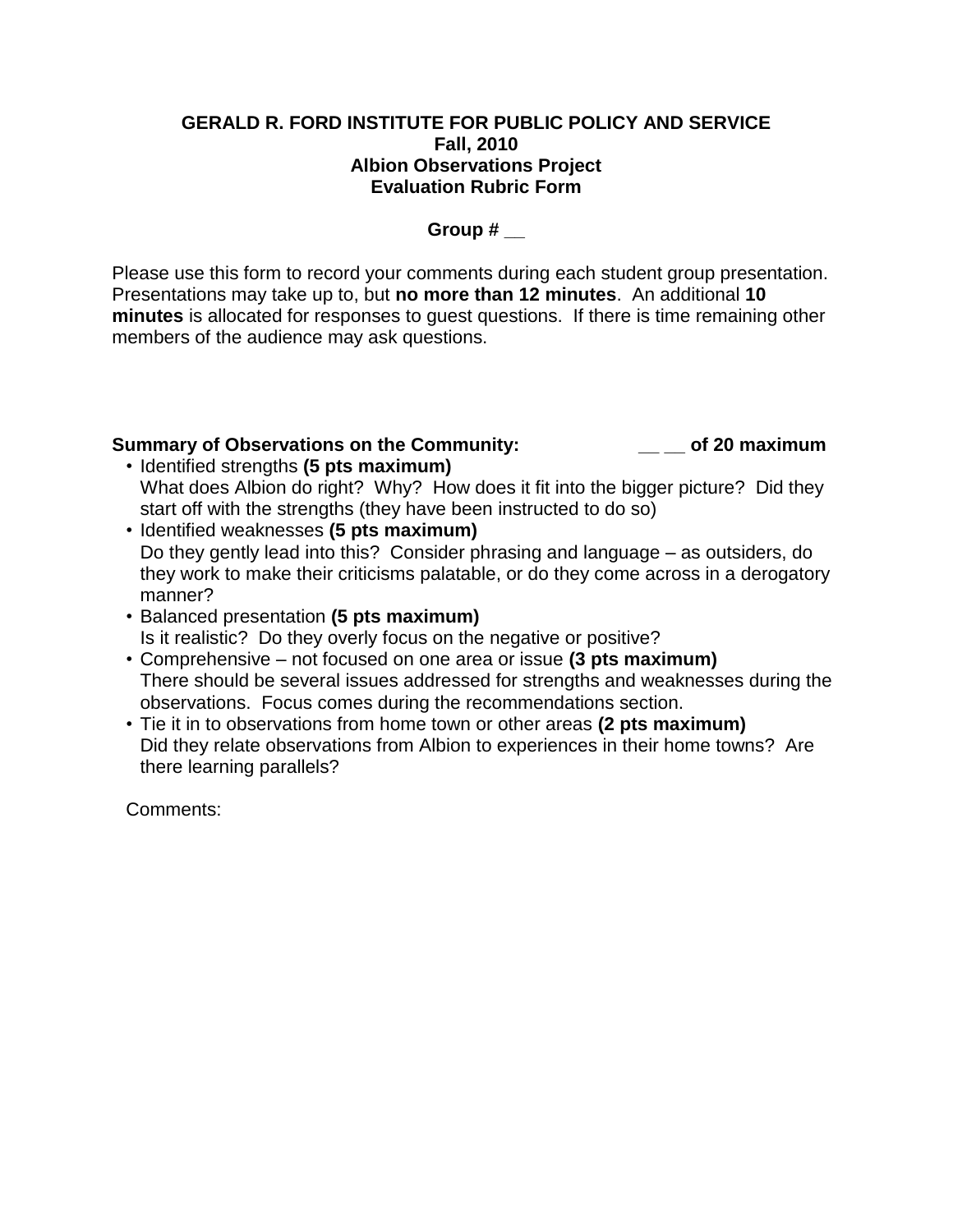#### **Depth of Research \_\_ \_\_ of 20 maximum**

**•** Use of historical archives **(8 pts maximum)** Library archives (College and District), Museum, On-line resources

- Conversations with **(7 pts maximum)** Variety of residents, Business owners, Youth, Albion College students
- Inclusion of pictures in presentation **(5 pts maximum)** examples include People Buildings/architecture Problems **Strengths** Relevence to discussion

Comments:

# **Recommendations and Rationale: \_\_ \_\_ of 20 maximum**

- Are recommendations limited to one issue? (5 pts maximum) Given the scope of this project, groups are asked to limit their recommendations to one issues. This allows them adequate time to outline the recommendation and provide detail to critical ideas
- Are recommendations realistic? (10 pts maximum) Is the project one that can be accomplished within a five-year timeline? Are the resources needed reasonable in terms of cost, workforce, space, and infrastructure availability? They may not have exact estimates, but they should demonstrate that this has been thought through.
- Have they looked at what has been done in the past? (5 pts maximum) Are they reinventing the wheel? Have they spoken with leaders or found resources to determine the success of previous projects?

Comments: